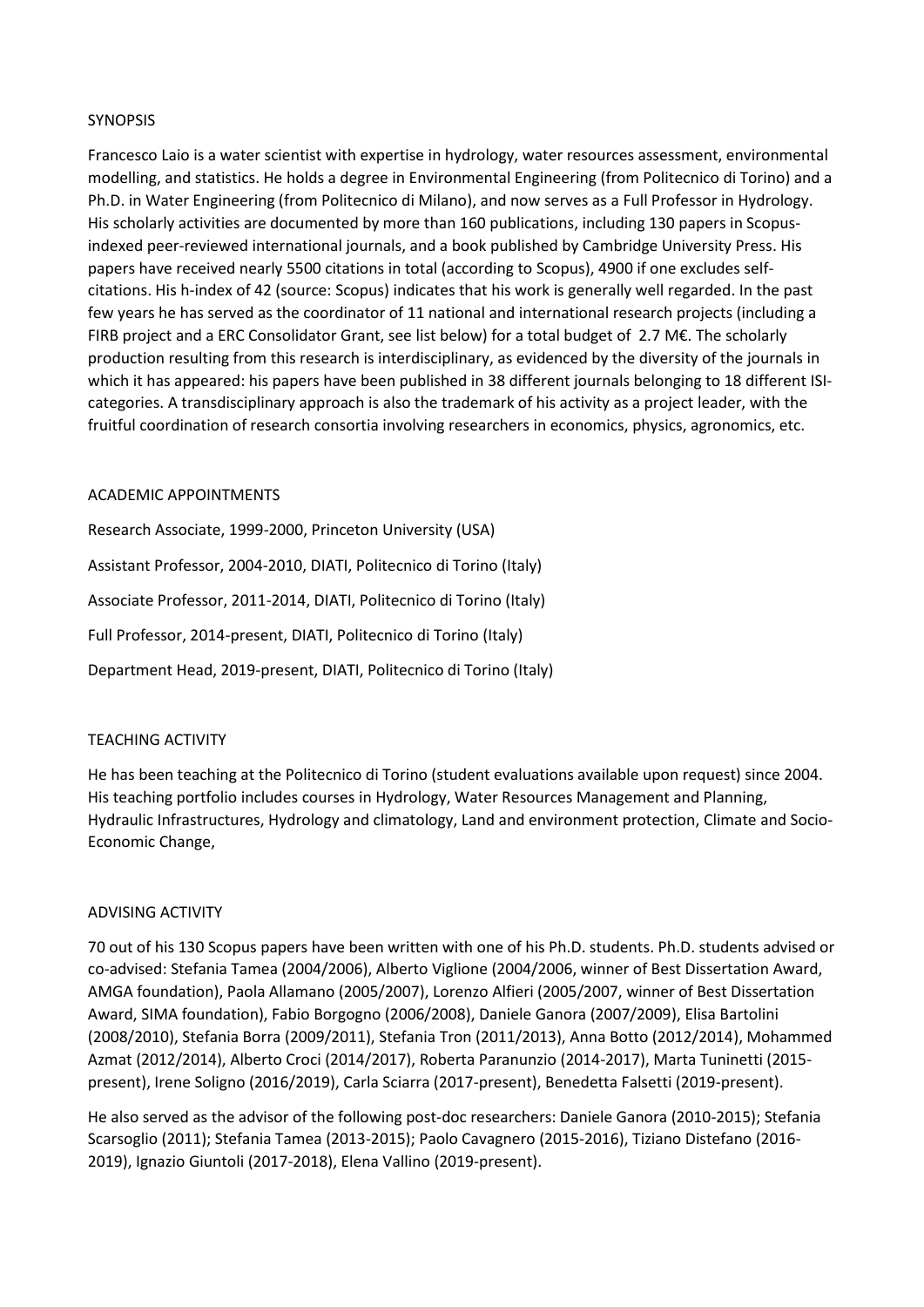#### MEMBERSHIP OF EDITORIAL BOARDS

Water Resources Research (IF 4.397), edited by Wiley for the American Geophysical Union, 2008-present.

Hydrology and Earth System Sciences (IF 3.148), edited by Copernicus for the European Geophysical Union, 2007-2015.

Advances in Water Resources (IF 3.221), edited by the Elsevier Editorial System, 2010-2017.

Guest editor for the special issue "Advances in Statistical Hydrology" for Hydrology and Earth System Sciences, 2010.

Guest editor for the special issue "The challenge of understanding the water-food nexus complexity" for Advances in Water Resources, 2017.

#### REFEREE ACTIVITY

Referee and reviewer for various scientific journals including: Water Resources Research, Journal of Hydrology, Nonlinear Processes in Geophysics, Physics and Chemistry of the Earth, Journal of Hydrological Sciences, Advances in Water Resources, Hydrology and Earth System Sciences, Geophysical Research Letters, Physica A, Proceedings of the Royal Society of Sciences Journal, Physical Review E, Proceedings of the National academy of Science of the US, Scientific Reports.

Reviewer for national and international projects funded by MIUR and the US National Science Foundation, The Swiss National Science Foundation, The Dutch Science Foundation, The European Research Council (ERC).

Member of the evaluation panel of the FIRB projects for Physical Sciences and Engineering, year 2015.

#### OTHER SERVICE TO THE SCIENCE COMMUNITY

Chair of the Subdivision on Estuaries, Wetlands and Eco-Hydrology of the European Geophysical Union in the years 2007/2011.

Member of the "Statistics in Hydrology Working Group", and of the organizing committee for the pertinent annual meeting (2008-2015).

Convener for the "How to write (and publish) a scientific paper in Hydrology" at each year's EGU general meeting (2008-2012).

Coordinator of the organizing committee for the "diffuse seminar" on flood-hydrology, hold in 20 Italian towns in November 4, 2016 to celebrate the  $50<sup>th</sup>$  anniversary of Florence 1966 flood.

Coordinator of the GRAL group [\(http://www.gruppoalluvioni.it/\)](http://www.gruppoalluvioni.it/), an organization promoting actions and projects to reduce flood risk in Italy.

#### SCIENTIFIC PROJECTS COORDINATED

A list of the finalized projects wherein he has served as the project coordinator and/or scientific responsible includes 11 national and international projects. The total funded amount is about 2.7 M€. The most important ones are the following: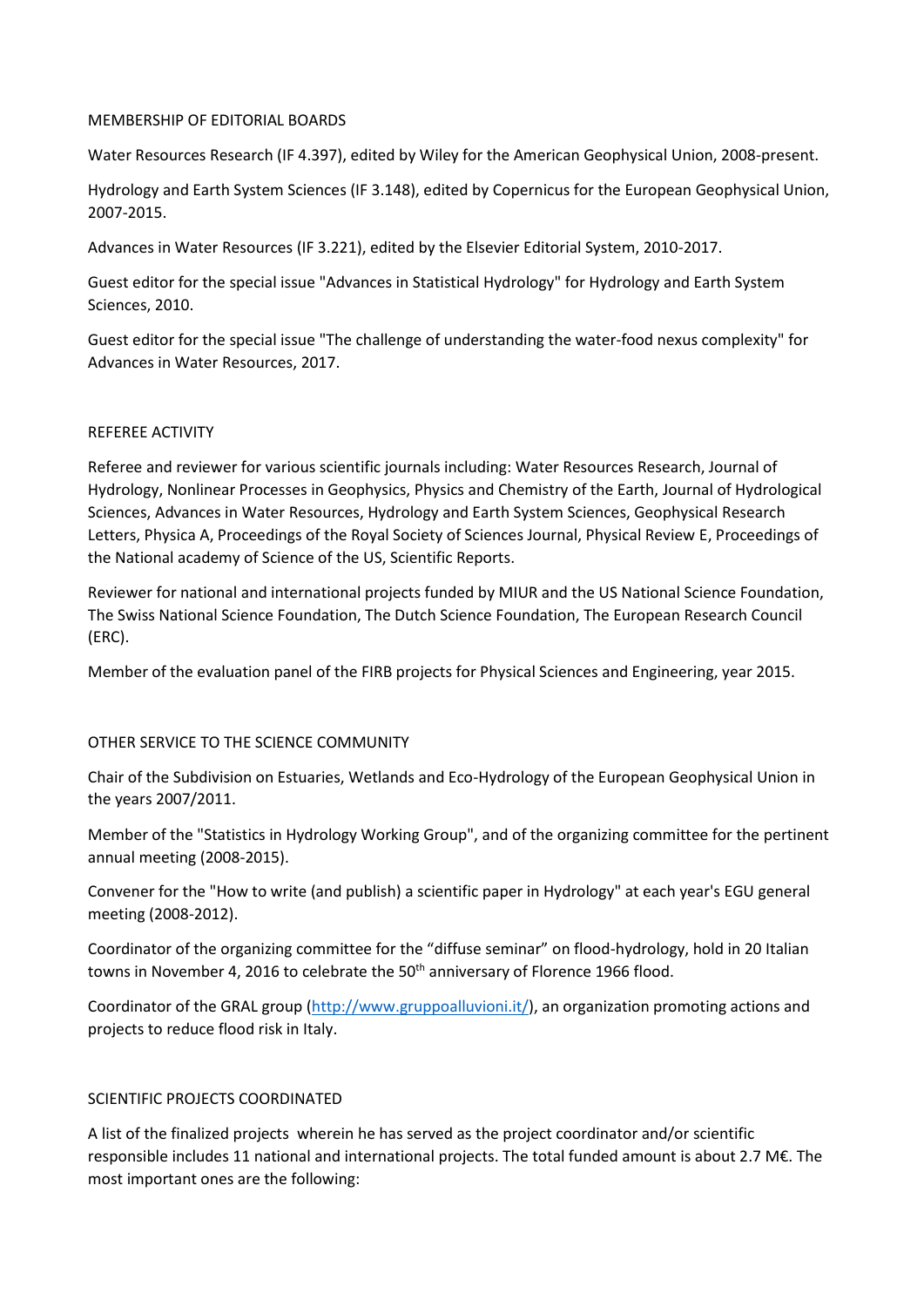- Design floods estimation in Piedmont, with particular reference to catchments closed by dams, Funded by ENEL spa, Period 2006-2008, Coordinated with P. Claps, Project Value 144.000 €

- FLORA: Flood estimation in complex orographic areas for Risk mitigation in Alpine space, Funded by the EU (Interreg IV), Period 2010-2011, Coordinated with P. Claps, Project Value 150.000 €

- RISKNAT: Natural Risk management in mountain areas, Funded by EU (Interreg IV), Period 2010-2011, Coordinated with P. Claps, Project Value 150.000 €

- VIWAN, The global virtual water network – Environmental and Socio-economic implications, FIRB project funded by MIUR, Period 2014-2016, National coordinator, Project Value 770000 € (project value for the POLITO research unit 244.000 €)

- CWASI, Coping with water scarcity in a globalized world, ERC Consolidator grant #647473 funded by the EU, Period 2015-2019, Project Value 1.222.000 €

## TECHNOLOGY TRANSFER ACTIVITY

His research activities have brought to the development of regional-scale flood and rainfall frequency analysis tools that are currently used by ARPA Piemonte and Regione Calabria for their institutional activities. Similarly, a regional tool for estimating the flow duration curves at ungauged sites is used by Regione Piemonte in official applications. An experimental instrument for measuring the snow water equivalent is currently being tested by ENEL Produzione SPA for possible applications in water resources availability assessments. He is one of the inventors of a "Method for measuring a particle precipitation rate, and device thereof", patent N. TO2015A000029. He serves as the main scientific advisor of the startup Waterview, a spinoff company of Politecnico di Torino founded in 2015 which develops and commercializes innovative tools for the monitoring of environmental variables.

#### DISSEMINATION AND COMMUNICATION ACTIVITIES

His research activity has quite often attracted the attention of the media, including WIRED for his research linking nightlight data to flood risk, and TuttoScienze, l'Avvenire and RAI television for his work on the virtual water trade, and La Repubblica. WIRED and others for his activity on innovative rainfall sensing with WaterView SRL.

He has been recently involved in several scientific communication events, including participation in public debates on water-related issues at the International Book Fair (Salone del Libro) and at the Internatinal Food Fair (Salone del Gusto).

#### AWARDS

Torricelli Prize (5000 €) for the best young Italian scientist in Water Engineering, 2006. The prize was awarded by the Italian Water Engineers Association (GII), under the recommendations of an international selection committee.

Recipient, in years 2007, 2008, 2009, and 2010, of the award for excellence in research granted by the Polytechnic of Turin.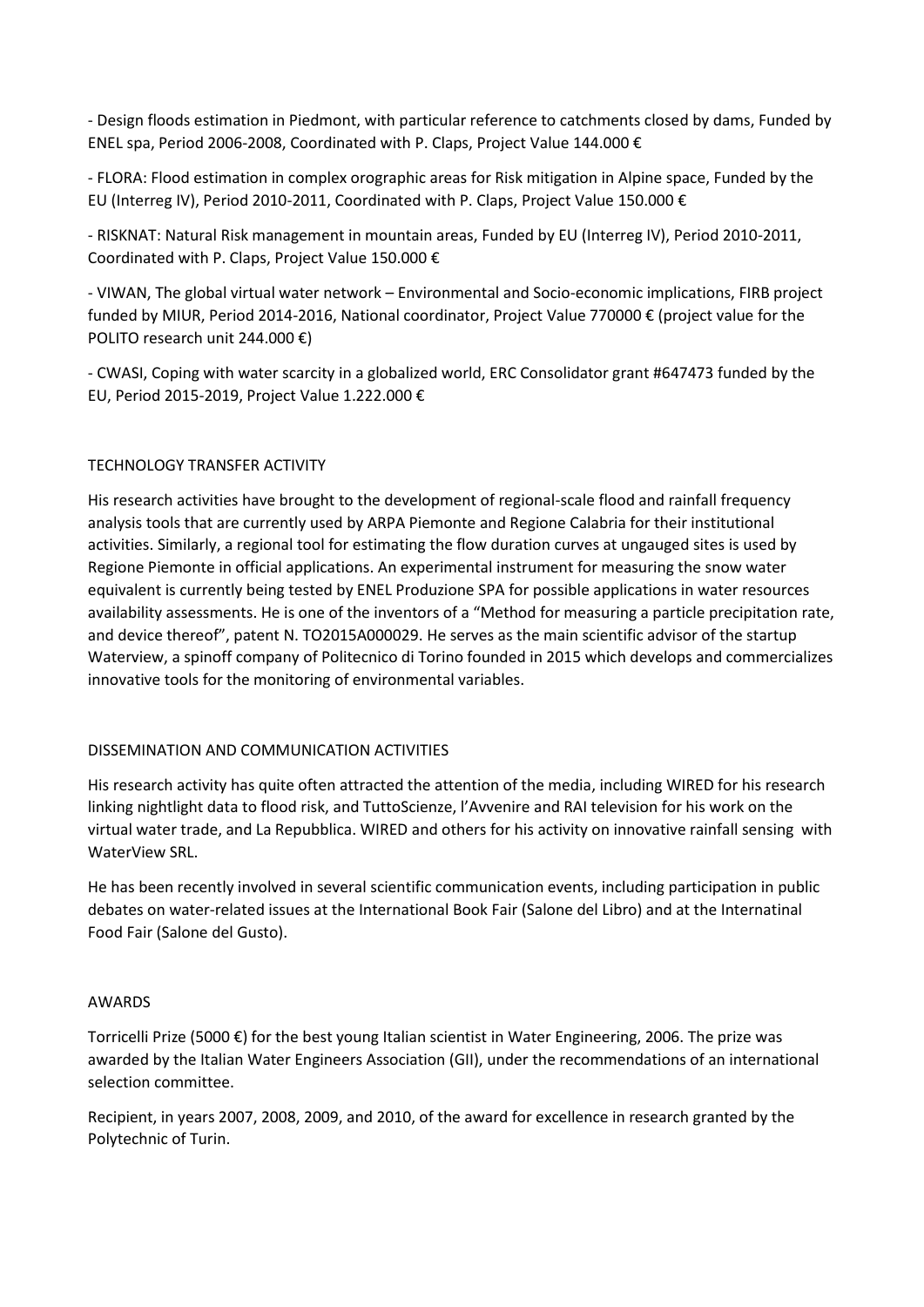The associate professorship he has been holding was created by his institution in recognition of his achievements, based on an assessment of the scholarly record of all the Assistant Professors at the Politecnico di Torino (9 positions for 250 competitors).

Excellence in reviewing award, Advances in Water Resources, 2013.

Water Resources Research 2015 Editors' Choice Award for the paper "Drivers of the virtual water trade" (doi: 10.1002/2013WR014707)

# **National and international grants**

1) Methods for verifying the quality of design flood estimates in North Western Italy, Funded by National Research Council, Period 2005, Coordinated with P. Claps, Project Value 27.500 €

2) Uncertainty in the estimation of design floods, Funded by the Italian Ministry for University and Research, Period 2006-2008, Project Value 26.500 €

3) Design floods estimation in Piedmont, with particular reference to catchments closed by dams, Funded by ENEL spa, Period 2006-2008, Coordinated with P. Claps, Project Value 144.000 €

4) Assessment of agricultural water demands in the river Sesia Catchment, Funded by Consorzio Ovest-Sesia Baraggia, Period 2007-2008, Coordinated with P. Claps, Project Value 50.000 €

5) Regional-scale analysis of water use from hydropower production plants, Funded by Regione Piemonte, Period 2008-2010, Coordinated with P. Claps, Project Value 80.000 €

6) Methods for quantifying observational uncertainty in hydrological variables and implications for design flood estimation, Funded by the Italian Ministry for University and Research, Period 2008-2010, Project Value 22.500 €

7) Regional flood frequency analysis in Calabria, Funded by Regione Calabria, Period 2009-2010, Coordinated with P. Claps, Project Value 37.500 €

8) FLORA: Flood estimation in complex orographic areas for Risk mitigation in Alpine space, Funded by the EU (Interreg IV), Period 2010-2011, Coordinated with P. Claps, Project Value 150.000 €

9) RISKNAT: Natural Risk management in mountain areas, Funded by EU (Interreg IV), Period 2010- 2011, Coordinated with P. Claps, Project Value 150.000 €

10) VIWAN, The global virtual water network – Environmental and Socio-economic implications, FIRB project funded by MIUR, Period 2014-2016, National coordinator, Project Value 770000 € (project value for the POLITO research unit 244.000 €)

11) CWASI, Coping with water scarcity in a globalized world, ERC Consolidator grant funded by the EU, Period 2015-2019, Project Value 1.222.000 €